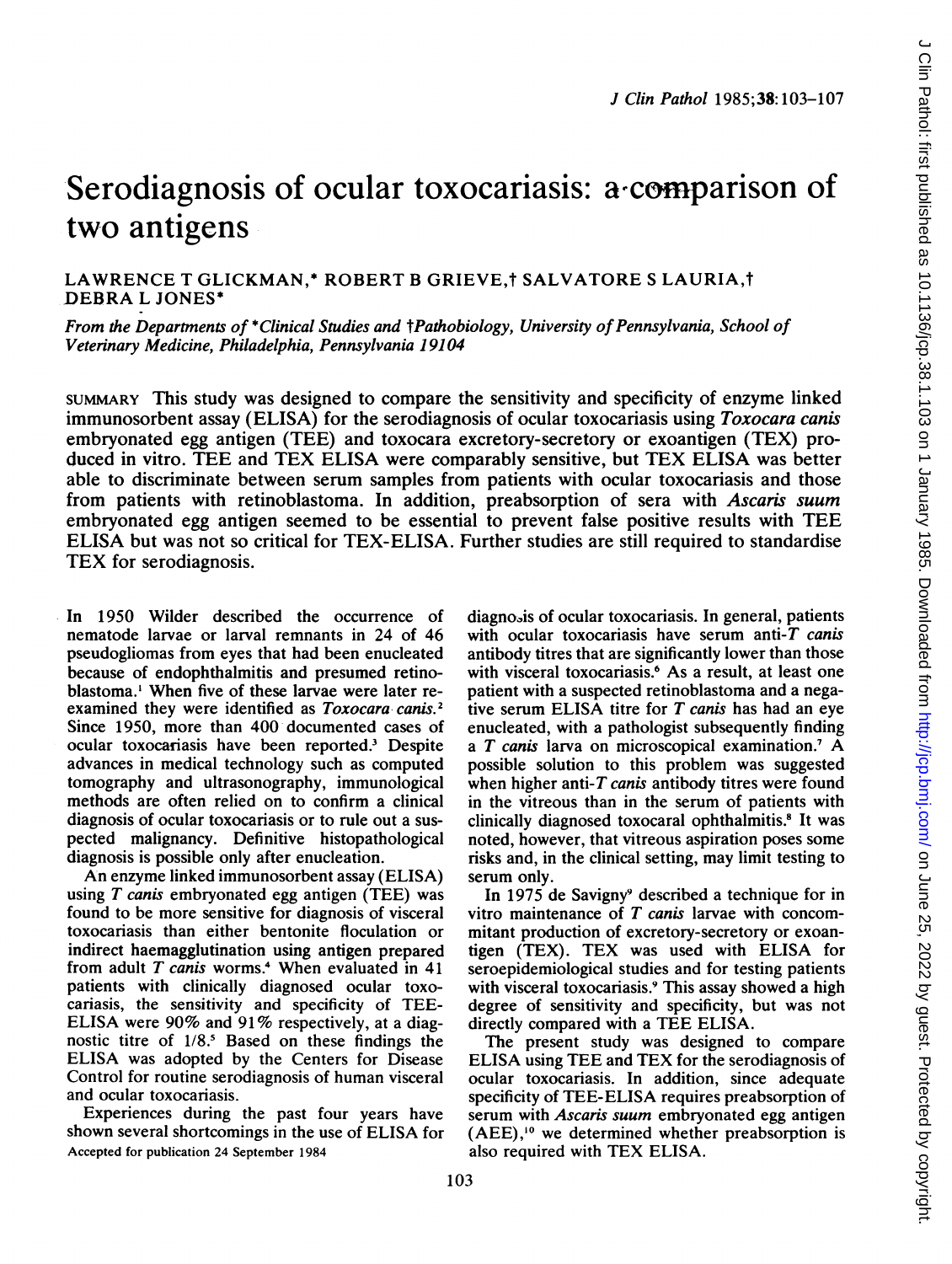## 104

#### Material and methods

## SPECIMENS

TEE and TEX were evaluated with ELISA using sera previously submitted to our laboratory for immunological diagnosis of ocular toxocariasis. These samples had been tested by TEE ELISA with visual reading of the titre end points.4 This test requires that each 50  $\mu$ l of specimen be preabsorbed with 20  $\mu$ l of AEE to remove non-specific reactivity to ascaris. In addition, the samples had also been tested after sham absorption with 20  $\mu$ l of phosphate buffered saline (PBS). All samples had been stored at  $-70^{\circ}$ C for up to two years. A diagnostic titre for ocular toxocariasis using this method is  $≥1/8.5$ 

Sera were available from 11 patients with clinically diagnosed unilateral ocular toxocariasis. All of the specimens were positive, with TEE ELISA titres ranging from 1/8 to 1/256. Histological confirmation of ocular toxocariasis was not feasible. The referring ophthalmologist was contacted one to two years after submission of the serum specimen, however, and in every instance the original diagnosis of ocular toxocariasis was unchanged. Negative toxocara specimens were obtained from 12 patients with clinically diagnosed unilateral retinoblastoma whose sera were assayed to rule out a diagnosis of ocular toxocariasis. All of these samples had anti- $T$  canis antibody titres of  $\langle 1/8$ . In addition, nine patients with suspected ocular toxocariasis were identified whose sera were positive (titre of  $\geq 1/8$ ) by TEE ELISA after sham absorption with PBS and were negative after absorption with AEE. These sera were therefore designated as serologically cross reactive with TEE.

#### TEE AND TEX

TEE was prepared according to the method of Cypess et al. '0 For the preparation of TEX, hatched T canis larvae were obtained as described elsewhere<sup>11</sup> and maintained in culture following the method of de Savigny.9 Hatched larvae were added to serile 50 ml flasks in 10 ml of RPMI 1640 (KC Biological, Lenexa, KA), pH 7-2, supplemented with 1% glutamine at a concentration of  $1 \times 10^3$ larvae per millilitre. Cultures were incubated in 5% CO<sub>2</sub> at 37°C and 95% relative humidity. At weekly intervals cultures were examined microscopically for contamination and larval viability. Cultures with contamination or those with greater than 5% larval mortality were discarded. At weekly intervals larvae were allowed to settle for 15 min and the culture medium aspirated aseptically and transferred to sterile centrifuge tubes. Fresh culture medium was added to the flasks and cultures were incubated as

#### Glickman, Grieve, Lauria, Jones

before. Conditioned culture medium was centrifuged at 1000 rpm for 5 min and the supernatant fluid was collected aseptically. Weekly samples were collected for up to 16 weeks, pooled, and stored at  $-70^{\circ}$ C. Medium was exhaustively dialysed against <sup>0</sup> <sup>05</sup> M Tris buffer, pH 8-0, containing 0-02% sodium azide, and concentrated using an ultrafiltration system with a 10 000 molecular weight exclusion limit (Amicon Corp, Lexington, MA). Relative protein concentrations of TEE and TEX antigen were determined by spectrophotometric absorbence at 280 nm with comparison to <sup>a</sup> bovine albumin standard curve.

## ELISA PROCEDURE

Ninety six round bottom well Linbro polystyrene microtitre plates (Flow Laboratories Inc, Hamden, CI) were coated by passive adsorption with either TEE or TEX. Fifty microlitres of antigen,  $12 \mu g$ /ml protein concentration in 0-1 M sodium carbonate buffer, pH 9.6, was added to each well, and the plates were dried overnight at 37°C. Before use, TEE and TEX adsorbed plates were washed three times with PBS containing 0.05% Tween 20 (PBS-Tween), pH 7-4, to remove unadsorbed antigen. Two aliquots of samples to be tested were preabsorbed, one with AEE (50  $\mu$ l serum plus 20  $\mu$ l AEE) and the other with PBS as <sup>a</sup> dilution control (sham preabsorbed). Absorbed sera were diluted  $1/8$  with PBS-Tween and 50  $\mu$ l aliquots were added to each of four wells on <sup>a</sup> TEE and <sup>a</sup> TEX coated microtitre plate. The plates were incubated at room temperature for 16 h, washed with PBS-Tween to remove unbound serum components, and incubated for 1 h at 37 $\degree$ C with 50  $\mu$ l of a 1/850 dilution of horseradish peroxidase conjugated goat antihuman IgG Fc fragment (Cappel Laboratories, Conchranville, PA) in  $0.05$  M phosphate buffer, pH  $7.4$ .

After a wash, 50  $\mu$ l of 0.1 M phosphate buffer, pH 7.4, was added to each well followed by 50  $\mu$ l of enzyme substrate solution. Substrate solution consisted of 45 ml of 5-aminosalicylic acid (Sigma Chemical Co, St. Louis, MO) (1 mg/ml in distilled water) and 5 ml of  $0.06\%$  hydrogen peroxide (0.06 M). The colour reaction was allowed to proceed at room temperature and was monitored with an automated spectrophotometric reader (Artek model 210, Artek Systems Corp, Farmingdale, NY) at the optimum wavelength (405 nm). A mean absorbence value was calculated for four replicates.

#### STATISTICAL ANALYSIS

Statistical differences in ELISA values between groups-for example. AEE preabsorbed  $\nu$  sham preabsorbed; TEE ELISA  $\nu$  TEX ELISA-were determined by application of the paired <sup>t</sup> test at a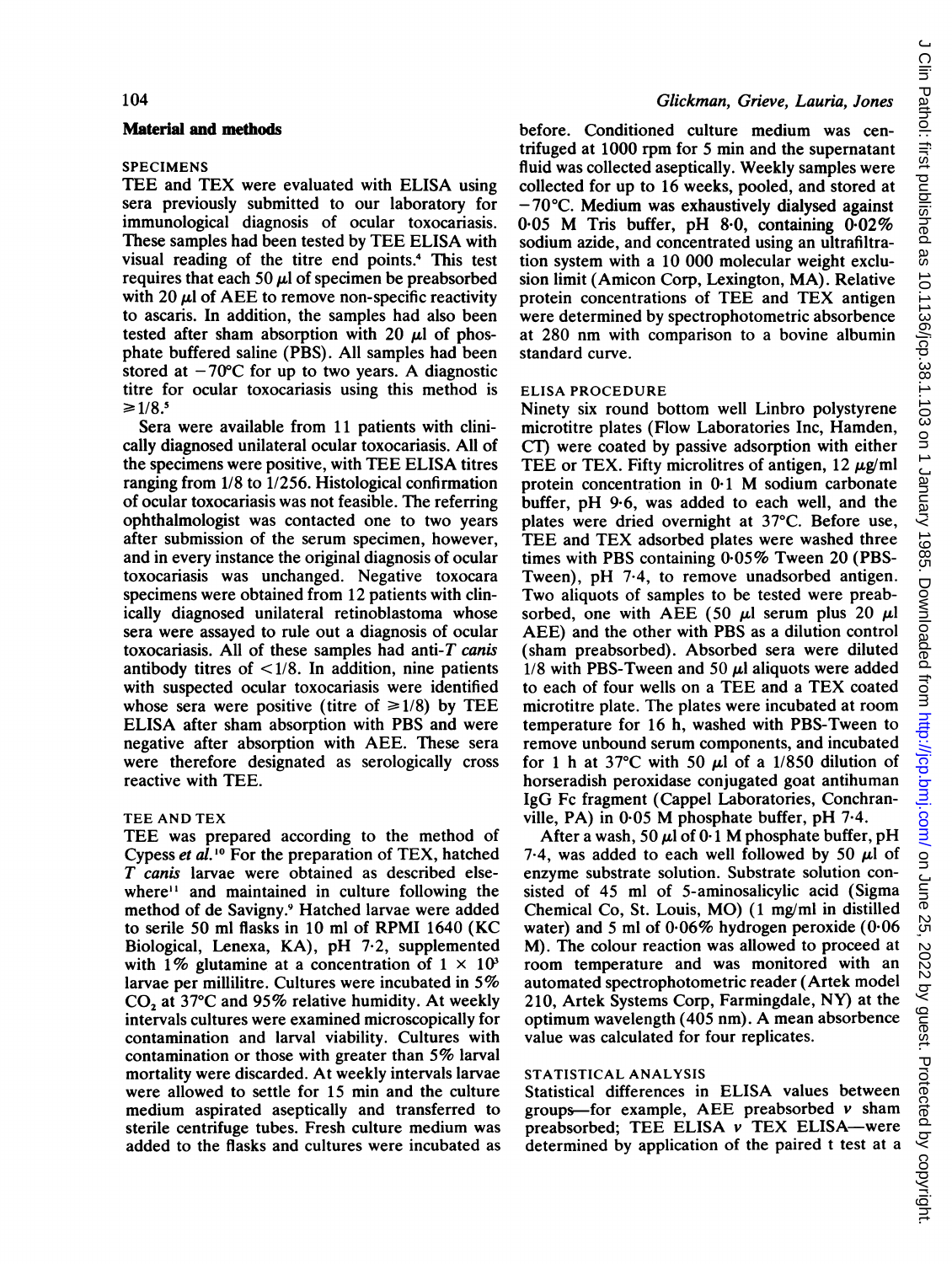probability level of 0\*05. The power of TEX and TEE ELISA to discriminate between positive and negative  $T$  canis sera was measured using discriminant function analysis.'2 The values derived from this analysis are not measures of statistical significance but rather are probabilities of misclassification using TEE ELISA or TEX ELISA and were used for comparative purposes.

## Results

To evaluate the need for preabsorption with AEE, aliquots of all serum samples were preabsorbed with AEE or sham preabsorbed with PBS; the reciprocal log <sup>2</sup> TEX ELISA and TEE ELISA titres were determined by visual inspection at 60 min. The results are presented in the Table. Preabsorption of sera with AEE had no significant effect in any group when tested by TEX ELISA ( $p > 0.80$ ; paired t test). In contrast, preabsorption with AEE resulted in significantly lower titres ( $p < 0.05$ ) for the negative  $T$  canis and  $T$  canis cross reactive sera when tested by TEE ELISA; the reduction in titre was greatest for the T canis cross reacting sera.

To evaluate further the need for preabsorption with AEE antigen, positive, negative, and cross reacting serums were randomly selected, diluted 1/8, and monitored spectrophotometrically. The results are shown in Figs. <sup>1</sup> and 2. Absorption with AEE reduced the TEE ELISA values and the effect was strongest for the cross reacting  $T$  canis serum (Fig. 2). The reduction was less apparent with TEX than it was with TEE. These findings confirm that preabsorption of serum with AEE before TEE ELISA is necessary to remove TEE cross reactivity that could lead to false positive results. In contrast, preabsorption with AEE did not appear to be critical to the TEX ELISA.

To compare the sensitivity and specificity of TEX and TEE for diagnosis of ocular toxocariasis, all positive and negative sera were compared using two methods. Firstly, 50  $\mu$ l aliquots of these sera were preabsorbed with AEE and tested by TEE ELISA.



Fig. <sup>1</sup> Toxocara canis embryonated egg antigen (TEE) and Toxocara exoantigen (TEX) ELISA absorbence values for a patient with clinically diagnosed retinoblastoma whose serum was tested to rule out a diagnosis of ocular toxocariasis. The serum was either preabsorbed with Ascaris serum embryonated egg antigen (AEE) or sham preabsorbed with phosphate buffered saline (PBS) and assayed spectrophotometrically.

Secondly, aliquots were sham preabsorbed with PBS and tested by TEX ELISA. The results are shown in Fig. 3.

Mean (1 SD) absorbence values for the 11 positive sera using TEE ELISA and TEX ELISA were 0 073 (0.276) and 0-758 (0.271), repectively. This difference was not significant (paired t test;  $p > 0.2$ ). Mean (1 SD) absorbence values for the 12 negative sera using TEE ELISA and TEX ELISA were 0.250  $(0.096)$  and  $0.170$   $(0.060)$ , respectively. This difference was also not significant ( $p > 0.05$ ). A greater distinction was evident, however, between the positive and negative sera using TEX ELISA compared with TEE ELISA. Linear discriminant analysis showed <sup>a</sup> probability of misclassification for TEX ELISA of 6% compared with <sup>a</sup> probability of misclassification for TEX ELISA of 13%. The probability of misclassification (6%) if both tests were applied concurrently to each sample was no less than for TEX ELISA alone (6%). Thus TEX ELISA was

Mean (SD) reciprocal log ELISA titre of human sera based on visual readings at 60 min.

| Sera                     | No tested | ELISA antigen/absorption antigen |                          |                            |                          |
|--------------------------|-----------|----------------------------------|--------------------------|----------------------------|--------------------------|
|                          |           | <b>TEE/PBS</b>                   | <b>TEE/AEE</b>           | <b>TEX/PBS</b>             | <b>TEX/AEE</b>           |
| Negative toxocariasis    | 12        | 0.38(0.50)                       |                          | 0.07(0.26)                 | 0.07(0.26)               |
| Ocular toxocariasis      |           | $(p < 0.02)^*$<br>5.66(1.32)     | 5.11(1.69)               | 5.44(1.66)                 | 5.33(1.73)               |
| <b>TEE</b> crossreactive |           | 2.44(1.66)<br>(p < 0.005)        | (p < 0.20)<br>0.33(0.70) | $0.88(1.36)$<br>(p > 0.80) | (p > 0.80)<br>0.77(1.09) |

\*Paired <sup>t</sup> test.

A positive ELISA titre for ocular toxocariasis is  $>$  log, 3.0.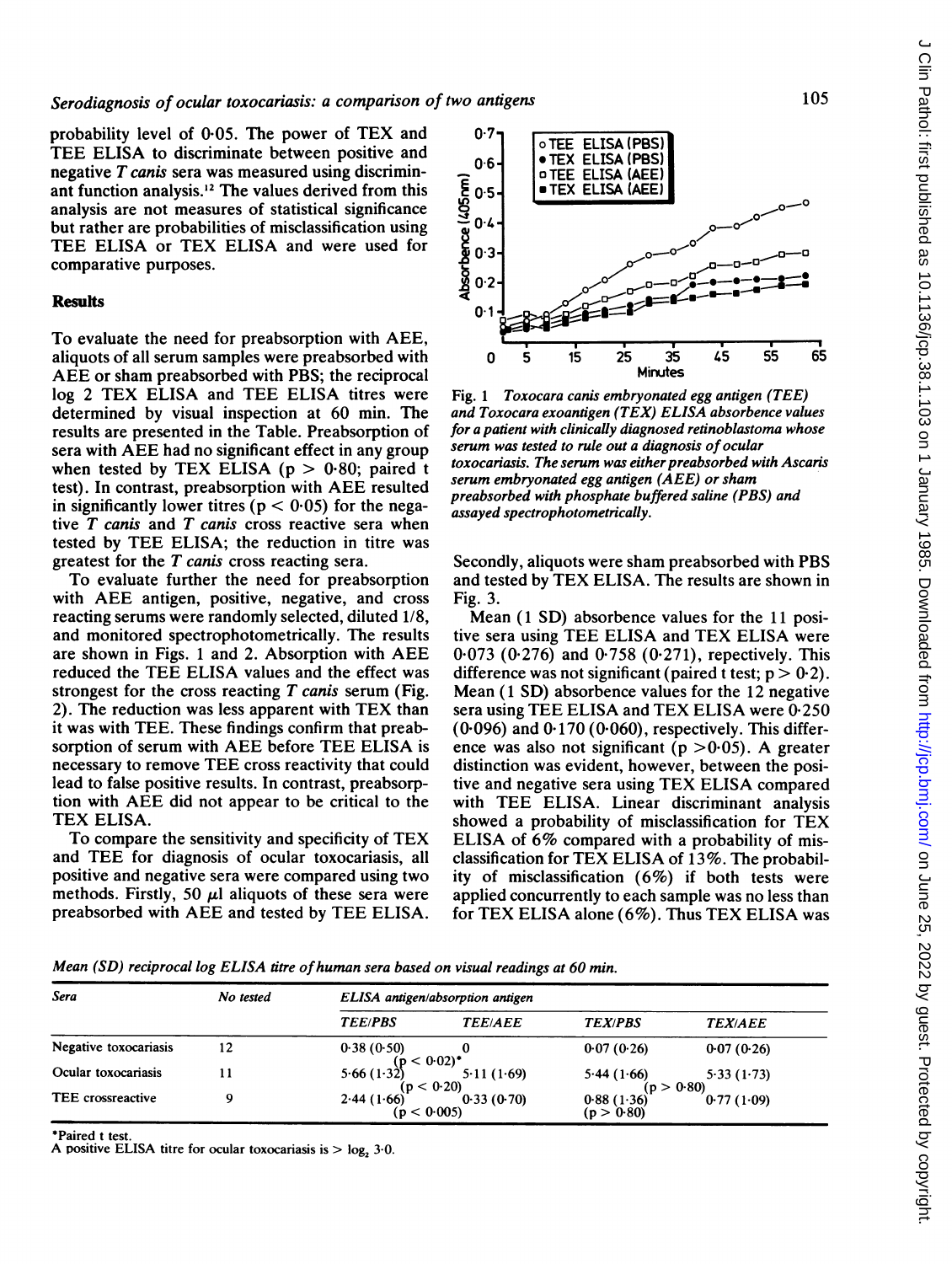

Fig. 2 Toxocara canis embryonated egg antigen (TEE) and Toxocara excretory-secretory or exoantigen (TEX) ELISA absorbence values for a patient with suspected ocular toxocariasis whose serum had test  $\geq$ 1/8) previously by TEE ELISA after sham preabsorption with phosphate buffered saline (PBS) and tested negative following preabsorption with Ascaris serum embryonated egg antigen  $(AEE)$  and visual reading. The serum was either preabsorbed with AEE or sham preabsorbed with PBS and assayed spectrophotometrically.



Fig. 3 Toxocara canis embryonated egg antigen (TEE) and Toxocara excretory-secretory or exoantigen  $(TEX)$ ELISA absorbence values for patients with clinically diagnosed ocular toxocariasis (positive) or retinoblastoma (negative). The sera were either preabsorbed with Ascaris serum embryonated egg antigen or sham preabsorbed with phosphate buffered saline (PBS) and as spectrophotometrically. Horizontal bar indicates the mean absorbence value.

#### Glickman, Grieve, Lauria, Jones

better able to discriminate between positive and negative samples than TEE ELISA. In addition, testing samples by both TEX ELISA and TEE ELISA provided no additional diagnostic information to that provided by TEX ELISA alone.

## **Discussion**

Sensitive immunodiagnostic tests are especially critical for parasitic infections characterised by a small infectious dose, lack of multiplication or egg production in the host, and low concentrations of circulattion in the nost, and low concentrations of circulate  $\frac{1}{2}$  ing parasite specific antibody. Specificity is important  $\frac{1}{2}$ when other parasites or pathological processes are capable of producing similar clinical manifestations 45 55 65 but where medical management may differ significantly. Such is the case with ocular toxocariasis. Whereas children with visceral tox-<br>ocariasis typically have pronounced eosinophilia and antigen  $(TEX)$  ocariasis typically have pronounced eosinophilia and with suspected anti-T canis specific antibody tires in their serum patients with ocular toxocariasis are usually asymptomatic and often have lower concentrations of  $\leq$ eosinophils and circulating anti-T canis specific antibody.<sup>6</sup> These differences have been attributed to the  $\tilde{\Omega}$ level of infection; children with visceral toxocariasis  $\Box$ red with PBS and are often geophagic or coprophagic and consume many eggs, while children with ocular toxocariasis lack this habit and have probably been inadvertently infected with few eggs.6

> TEE ELISA for T canis has proved extremely  $\frac{1}{2}$ <br>eful for the immunological diagnosis of ocular o useful for the immunological diagnosis of ocular toxocariasis but has several inherent limitations. Each serum to be tested must be preabsorbed with AEE to remove cross reacting antibodies to reduce the number of false positive results. Another obsta- $\frac{1}{2}$ cle has been the production of adequate amounts of  $\frac{1}{x}$ T canis antigen from the stage concerned with the  $\geq$ pathogenesis of the infection. The method of de $\beta$ Savigny<sup>9</sup> for culture of second stage T canis larvae in  $\frac{3}{5}$ a defined medium afforded us the opportunity to  $\Omega$ produce adequate amounts to TEX for comparison. with TEE in ELISA for ocular toxocariasis.

Results of our studies have shown that TEE and TEX ELISA are comparably sensitive. There was no significant difference in absorbence value for the  $\sim$ Negative 11 T canis positive sera using TEE ELISA with sera $\breve{\otimes}$ preabsorbed by conventional methods and TEX ELISA with sham preabsorbed sera. Similarly, there was no significant difference in absorbence values when different antigens were used for the 12 nega- $\frac{\alpha}{2}$ <br>tive T canis sera. TEX ELISA, however, resulted in better discrimination between the positive and nega- $\vec{\sigma}$ tive sera than TEE ELISA. If the lowest absorbence  $\vec{Q}$ value for the positive sera had been selected as the  $\ddot{\vec{a}}$ cut off point using TEE ELISA, two of the 12 nega-<br>tive sera would have been falsely classified as posi-<br> $\frac{35}{12}$ <br> $\frac{35}{12}$ tive sera would have been falsely classified as posi